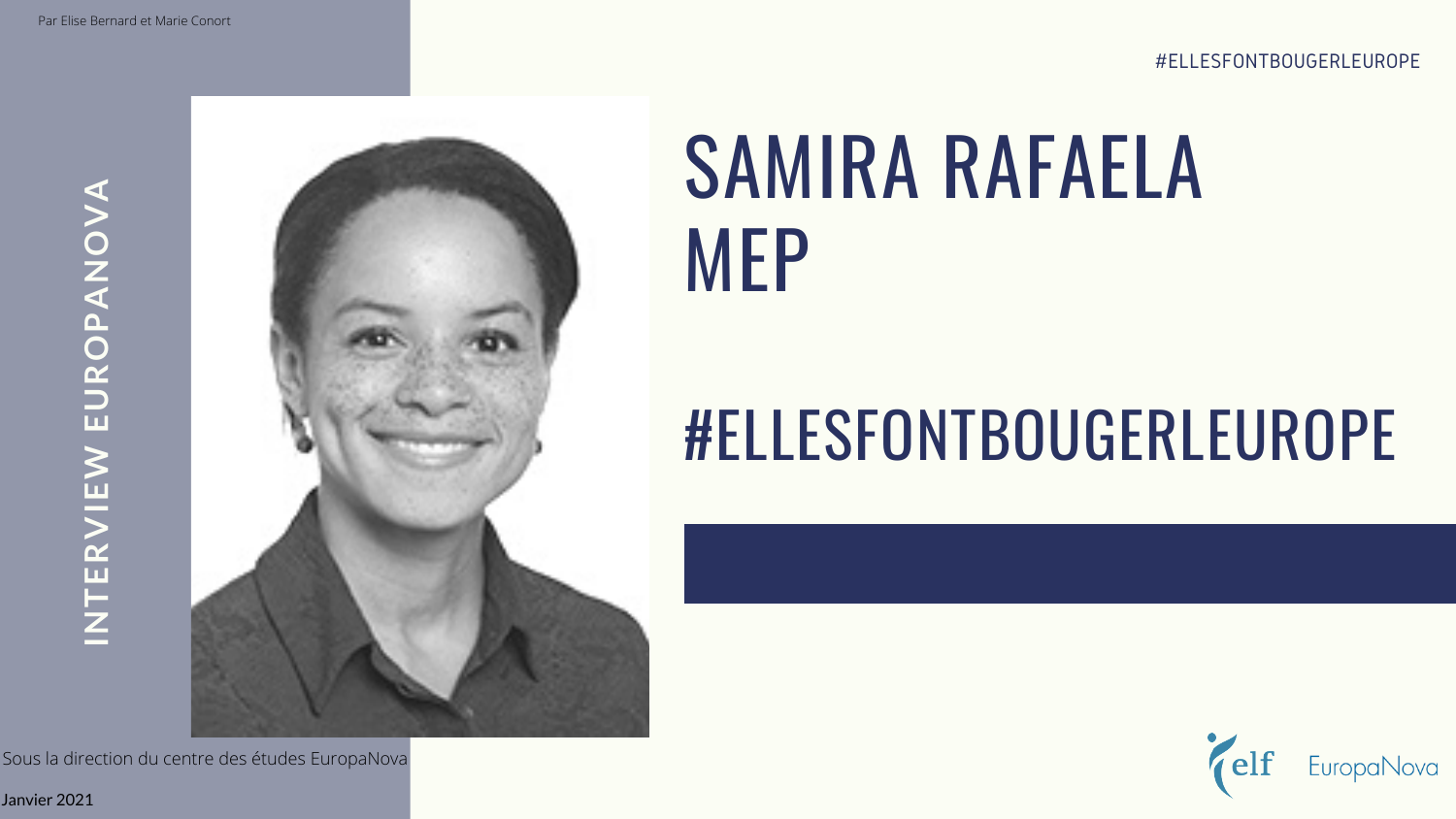## PERSPECTIVES

What has been your journey to reach the position you currently hold? And have you felt, during your career, that being a woman could be an obstacle, or at least have an influence on your career path? If so, **how did you overcome it?**

## What dimension do you think the European Union should explore in the future? What are the key values **that you would like to see its representatives uphold?**

Before joining the European Parliament, I have worked for the Dutch national police on issues related to inclusion. Experiences with discrimination and sexism have largely shaped my motivation to get involved in politics. I felt a very personal mission to combat social and economic inequalities. Entering the European Parliament as a woman of colour comes with certain challenges, like underestimation and prejudices. At a certain point, you have to stop listening to it and focus on your own mission.

The key values I wish to uphold are values of diversity and inclusion. I think the EU should consider these values as a priority moving forward. They are also closely related to my work as FEMM Coordinator for Renew Europe. I believe the right to equal representation is the key to an inclusive EU. Women and people of colour remain under-represented in in all domains of decision-making at the highest level. A lack of diversity really is a missed opportunity to shape diverse and inclusive policy in the EU.

EuropaNovc